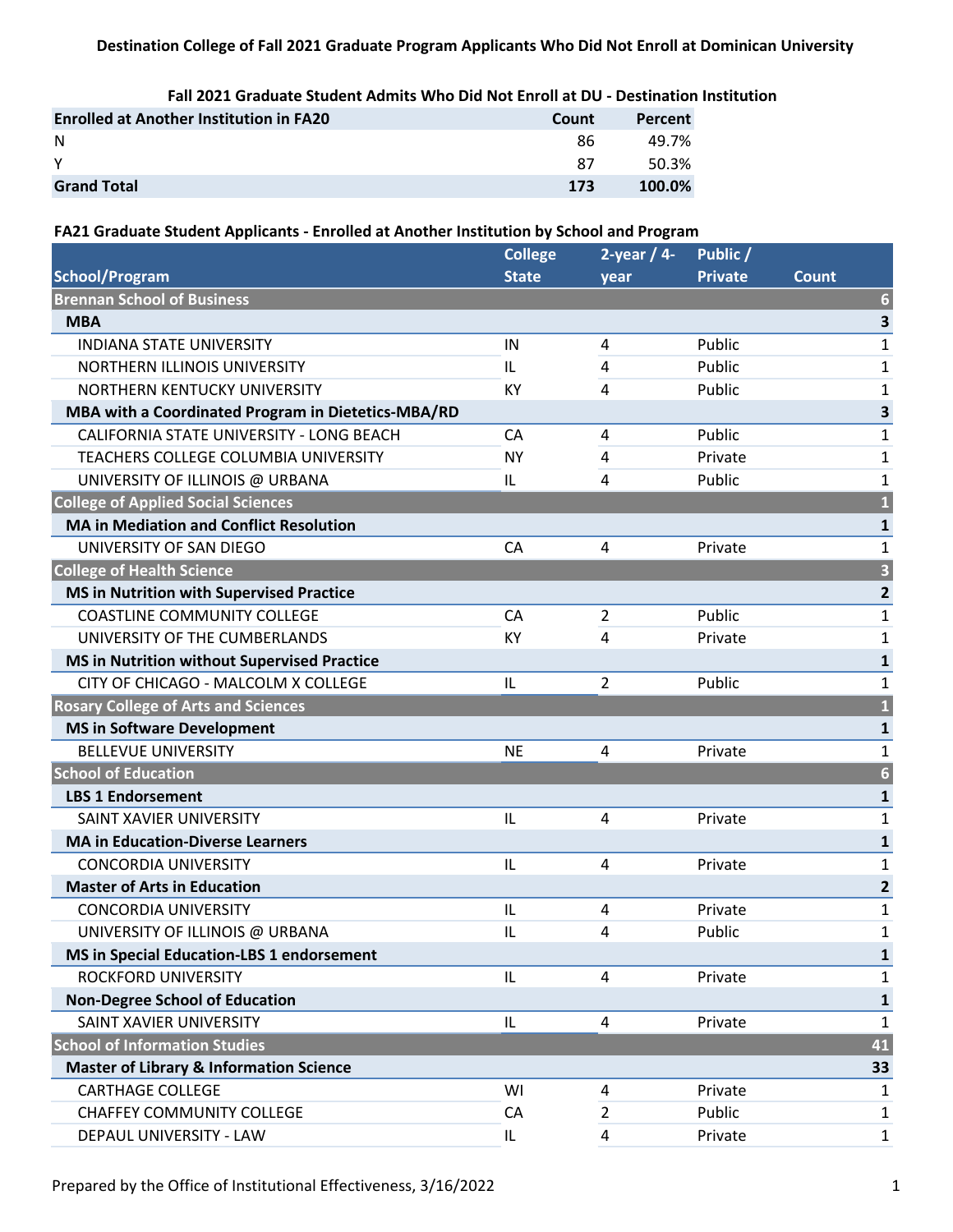## **Destination College of Fall 2021 Graduate Program Applicants Who Did Not Enroll at Dominican University**

|                                                    | <b>College</b> | 2-year $/4$ -  | Public /       |              |                |
|----------------------------------------------------|----------------|----------------|----------------|--------------|----------------|
| <b>School/Program</b>                              | <b>State</b>   | year           | <b>Private</b> | <b>Count</b> |                |
| <b>KENT STATE UNIVERSITY</b>                       | OH             | 4              | Public         |              | $\mathbf{1}$   |
| LOUISIANA STATE UNIVERSITY - AG                    | LA             | 4              | Public         |              | 1              |
| <b>OLD DOMINION UNIVERSITY</b>                     | VA             | $\overline{4}$ | Public         |              | 1              |
| <b>SAINT JOHN'S UNIVERSITY</b>                     | <b>NY</b>      | 4              | Private        |              | 1              |
| SAN JOSE STATE UNIVERSITY                          | CA             | $\overline{4}$ | Public         |              | 1              |
| <b>SIMMONS UNIVERSITY</b>                          | MA             | $\overline{4}$ | Private        |              | $\overline{2}$ |
| THE CATHOLIC UNIVERSITY OF AMERICA                 | DC             | 4              | Private        |              | 1              |
| UNIVERSITY OF ALABAMA                              | AL             | $\overline{4}$ | Public         |              | 1              |
| UNIVERSITY OF DENVER - COLORADO                    | CO             | 4              | Private        |              | 2              |
| UNIVERSITY OF ILLINOIS @ URBANA                    | IL.            | 4              | Public         |              | 8              |
| UNIVERSITY OF MISSOURI-ST LOUIS                    | <b>MO</b>      | 4              | Public         |              | 1              |
| UNIVERSITY OF OKLAHOMA                             | OK             | 4              | Public         |              | 1              |
| UNIVERSITY OF PITTSBURGH                           | PA             | 4              | Public         |              | 1              |
| UNIVERSITY OF TENNESSEE                            | <b>TN</b>      | 4              | Public         |              | $\mathbf{1}$   |
| UNIVERSITY OF WASHINGTON - SEATTLE                 | <b>WA</b>      | 4              | Public         |              | 3              |
| UNIVERSITY OF WISCONSIN - MILWAUKEE                | WI             | 4              | Public         |              | 2              |
| <b>WAYNE STATE UNIVERSITY</b>                      | MI             | $\overline{4}$ | Public         |              | 1              |
| WESTERN NEW MEXICO UNIVERSITY                      | <b>NM</b>      | $\overline{4}$ | Public         |              | 1              |
| <b>MLIS w/School Library Media</b>                 |                |                |                |              | 1              |
| UNIVERSITY OF WISCONSIN - MILWAUKEE                | WI             | 4              | Public         |              | $\mathbf{1}$   |
| MLIS/MA Public History w/ Loyola Univ Chicago      |                |                |                |              | 5              |
| <b>CARNEGIE MELLON UNIVERSITY</b>                  | PA             | $\overline{4}$ | Private        |              | 1              |
| LOYOLA UNIVERSITY CHICAGO                          | IL.            | 4              | Private        |              | $\mathbf{1}$   |
| NORTHEASTERN UNIVERSITY                            | MA             | $\overline{4}$ | Private        |              | $\mathbf{1}$   |
| UNIVERSITY OF ALABAMA                              | AL             | 4              | Public         |              | $\mathbf{1}$   |
| UNIVERSITY OF NORTHERN IOWA                        | IA             | 4              | Public         |              | 1              |
| MLIS/Master of Divinity w/ McCormick Theo Seminary |                |                |                |              | 1              |
| INDIANA UNIVERSITY BLOOMINGTON                     | IN             | 4              | Public         |              | $\mathbf{1}$   |
| <b>Special Studies - post MLIS</b>                 |                |                |                |              | 1              |
| UNIVERSITY OF ILLINOIS @ SPRINGFIELD               | IL             | 4              | Public         |              | 1              |
| <b>School of Social Work</b>                       |                |                |                |              | 29             |
| <b>MSW</b>                                         |                |                |                |              | 19             |
| <b>ADELPHI UNIVERSITY</b>                          | <b>NY</b>      | 4              | Private        |              | 1              |
| <b>AURORA UNIVERSITY</b>                           | IL.            | 4              | Private        |              | 3              |
| <b>COLLEGE OF DUPAGE</b>                           | IL             | 2              | Public         |              | 1              |
| <b>COLLEGE OF LAKE COUNTY</b>                      | IL             | 2              | Public         |              | 1              |
| <b>DEPAUL UNIVERSITY</b>                           | IL             | 4              | Private        |              | 1              |
| NATIONAL LOUIS UNIVERSITY                          | IL.            | 4              | Private        |              | 1              |
| NORTHCENTRAL UNIVERSITY                            | CA             | 4              | Private        |              | 1              |
| NORTHEASTERN ILLINOIS UNIVERSITY                   | IL             | 4              | Public         |              | $\overline{2}$ |
| ROOSEVELT UNIVERSITY                               | IL             | 4              | Private        |              | 1              |
| <b>TRITON COLLEGE</b>                              | IL             | 2              | Public         |              | $\overline{2}$ |
| UNIVERSITY OF CHICAGO                              | IL             | 4              | Private        |              | $\overline{2}$ |
| UNIVERSITY OF ILLINOIS AT CHICAGO                  | IL             | 4              | Public         |              | $\overline{2}$ |
| UNIVERSITY OF ST. FRANCIS                          | IL             | 4              | Private        |              | $\mathbf{1}$   |